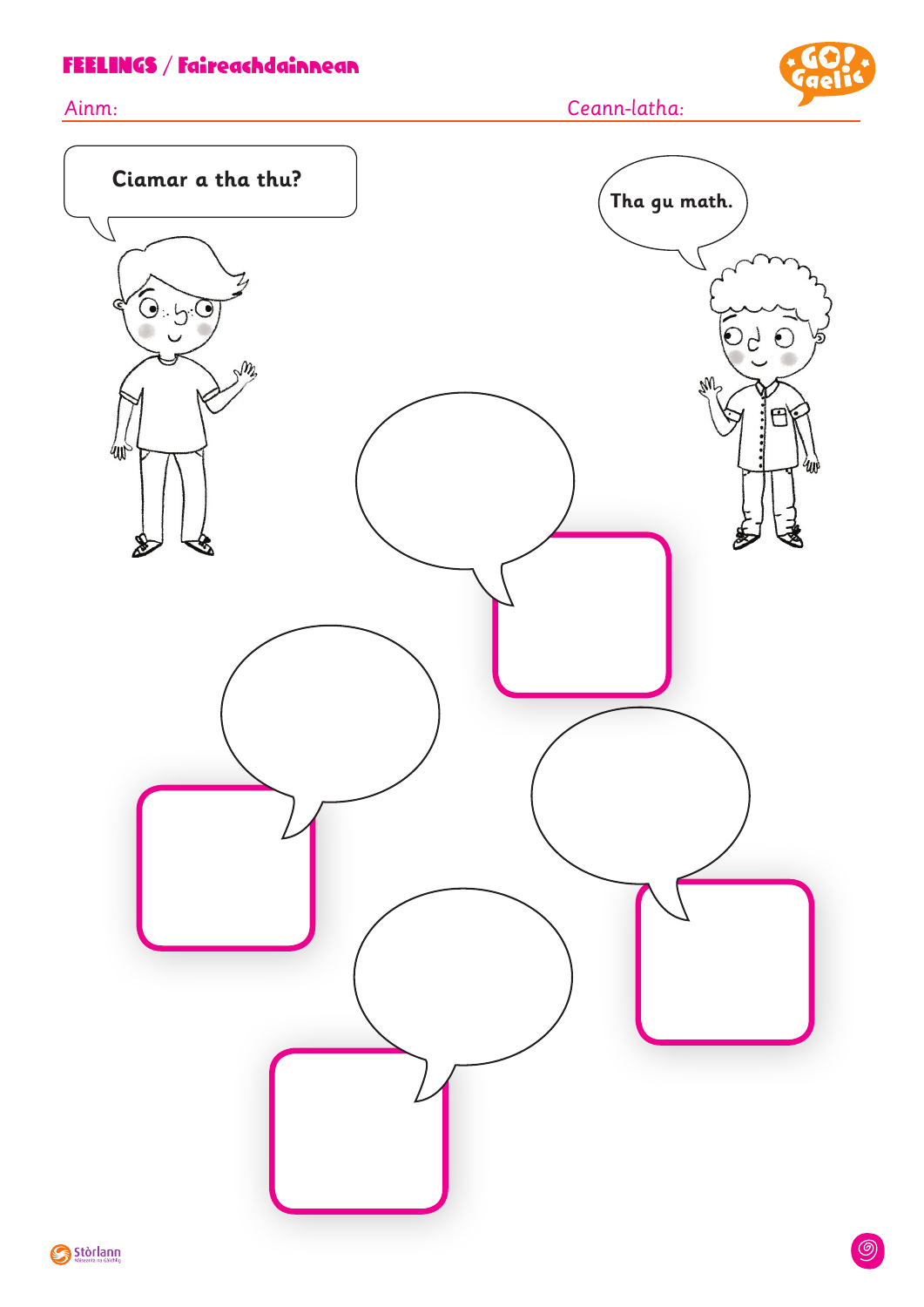

Ainm: Ceann-latha:

### **Ciamar a tha thu / sibh?** How are you?

| Tha mi sgìth. | I am tired. |
|---------------|-------------|
| Tha mi fuar.  |             |
|               | I am happy. |
|               | I am sad.   |

| Chan eil mi fliuch.    | I am not wet.  |
|------------------------|----------------|
| Chan eil mi sgìth.     |                |
|                        | I am not warm. |
| Chan eil mi toilichte. | I am sad.      |
|                        | I am not lazy. |

## **REMEMBER \* Begin your sentence with Tha or Chan eil.**

# **Now try some yourself.**

# **Gaelic Beural (English)**

| <u> 2000 - Andrea Andrew Amerikaanse kommunister († 2001)</u><br><u> Linda a Carl Carl Communication and the Carl Carl Communication and the Carl Communication and the Carl Communication and the Carl Communication and the Carl Communication and the Carl Communication and the Carl Communic</u> | ______ |
|-------------------------------------------------------------------------------------------------------------------------------------------------------------------------------------------------------------------------------------------------------------------------------------------------------|--------|
|                                                                                                                                                                                                                                                                                                       |        |
|                                                                                                                                                                                                                                                                                                       |        |
|                                                                                                                                                                                                                                                                                                       |        |
|                                                                                                                                                                                                                                                                                                       |        |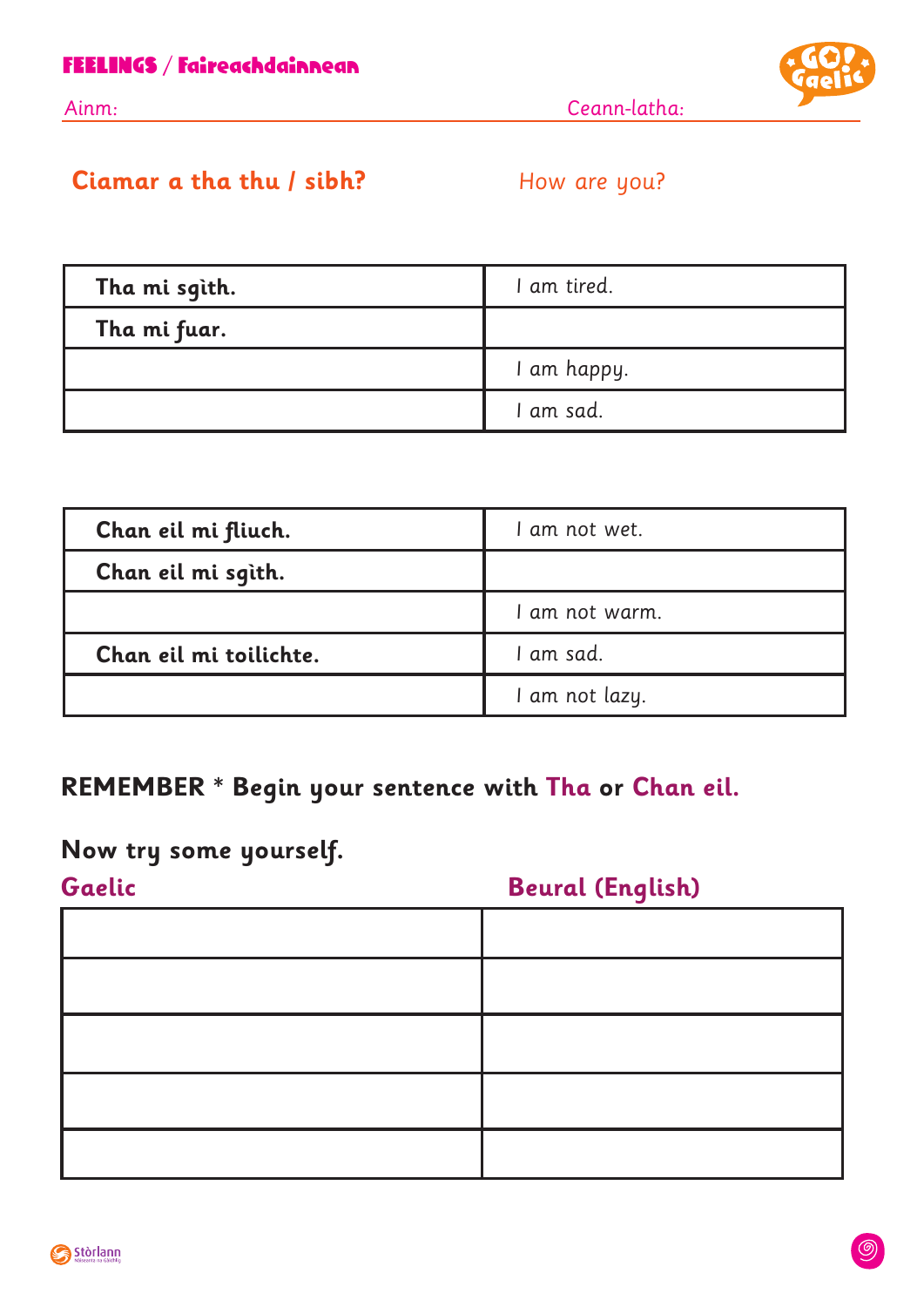

**Tha Chan eil A bheil?**

# **To ask someone if he/she is feeling cold we use: A bheil thu fuar?**

| I am         | I am not          | Are you?          |
|--------------|-------------------|-------------------|
| Tha mi fuar. | Chan eil mi fuar. | A bheil thu fuar? |
|              |                   |                   |
|              |                   |                   |

#### **Sgrìobh ann am Beurla. (Write in English.)**

| 1. Tha mi toilichte.      |  |
|---------------------------|--|
| 2. Chan eil mi sgìth.     |  |
| 3. A bhiel thu toilichte? |  |
| 4. A bheil thu tinn?      |  |
|                           |  |